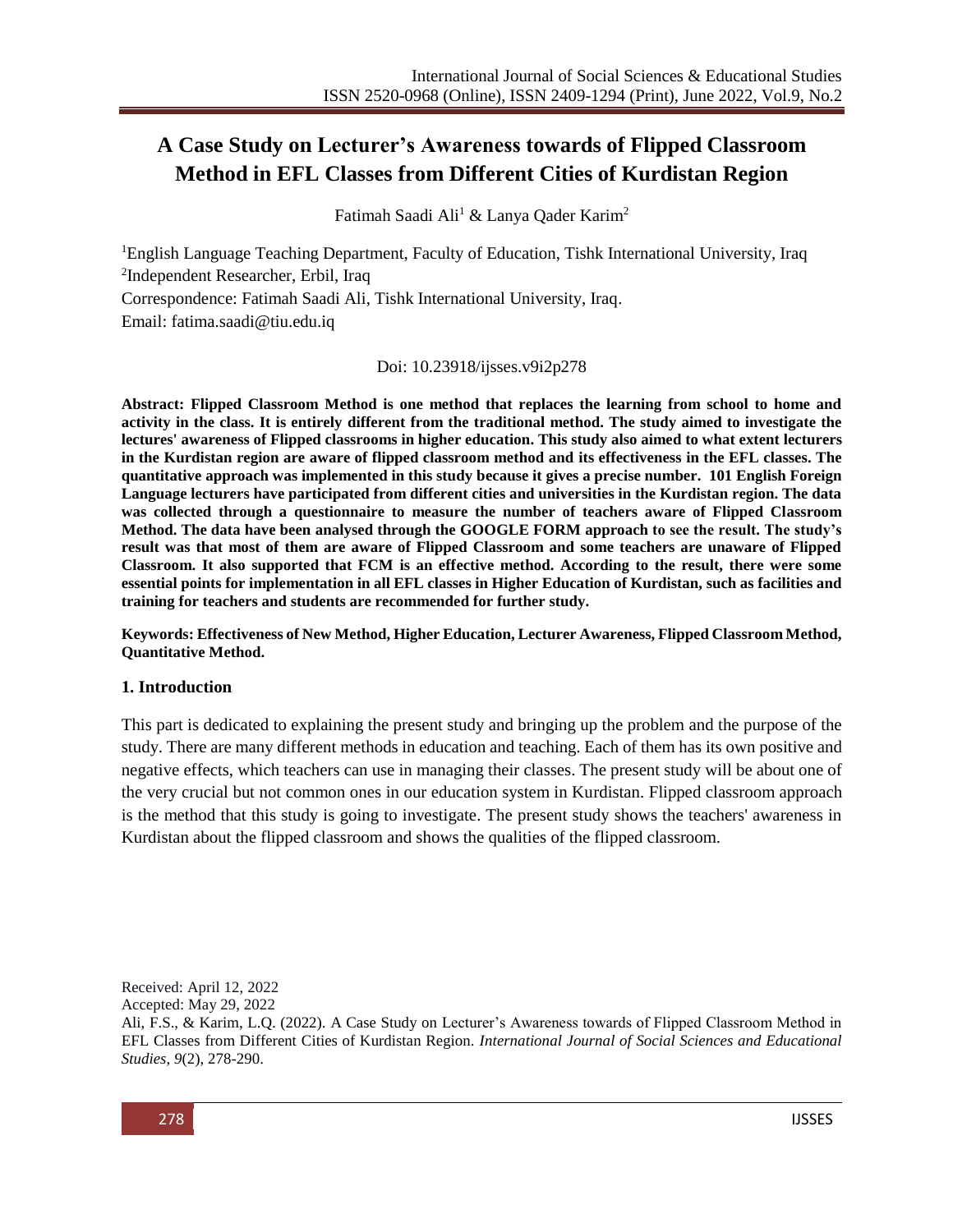### **1.1 Background of the Study**

There is no doubt that technology has essential impacts on education with positives and negatives. Technology makes it possible for teachers and lecturers to create new methods and approaches to teaching. It is flipped classroom where recorded videos and lessons have been taken from home. Technology has made it possible to do it. There is no flipped classroom. There is more interaction between the teachers and the students in flipped classroom approach of teaching because students want to show and participate in the lesson since they studied everything at home. English is the limited time of the classes for the teachers to explain everything in detail made the traditional approach so hard, also the time for the students to get back the feedback individually from the teachers is another difficulty for the students to overcome.

The lecturers can explain what they want to teach for a long time and give more resources to FCM. Then the students can prepare themselves better and cover all the topics. They can get individual feedback from the teacher. FCM is a method in which students get the whole lesson at home through recorded videos and electronic lessons. Then they do homework and assignments at school with the guidance of teachers. It increases the student's self-working, and problem-solving, etc.

In addition, the students are more engaged with the flipped classroom in class and will have more interaction with the teacher. The flipped classroom is entirely different from the traditional approach, in which the teacher explains everything in class and the homework should be done at home. There are many different definitions of the flipped classroom, and there are many misconceptions about flipped or blended classrooms. Bergmann and Sams (2012) stated flipped classroom is an approach that makes the students stand on their own to learn. It is student-centered learning rather than a teacher-centered one. The students are given more priority to be engaged with their learning. The teachers play a guidance role in the flipped classroom. Pinnelli and Fiorucci (2015) stated that flipped classrooms give students more autonomy to study and watch recorded videos. The lessons can happen anywhere and anytime, which increases students' democratization. Another essential point about the flipped classroom is that every teacher should know about the misconception about the flipped classroom.

Misconceptions about the flipped classroom. According to Sweet (2012), many teachers misunderstand flipped classroom activities. The researcher said that the activities could be done before entering class as necessary as the teacher's activities in class. Their outside activities may be online games and online quizzes. Bergmann, Overmyer, and Wilie (2013) mentioned that most educators misunderstood that flipped classroom is just recording videos and sharing with students, staring at the videos on the screen of the computer. So that means the teachers should give lots of resources and additional instructions to the students to go in-deep if the topic. When they use the additional instructions and more resources, it helps them to understand better.

The awareness of the lecturers about the flipped classroom plays a vital role in a successful education system. Since the pandemic of Covid19, there should be new methods and approaches to teaching in our country Kurdistan. The teachers are the ones who should suggest new approaches for new situations in our educational system for delivering education.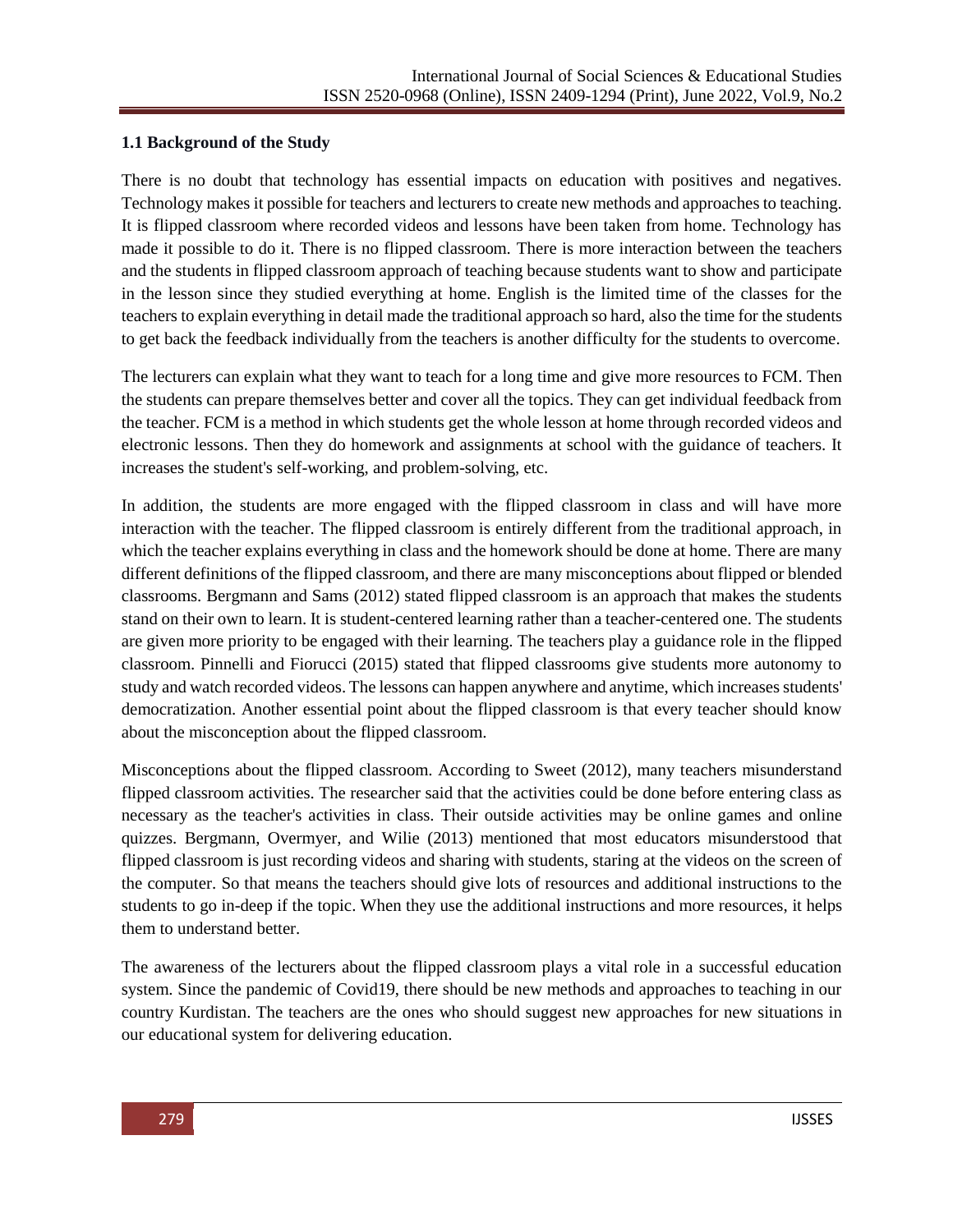# **1.2 Problem Statement of the Study**

Recent situations worldwide had an impact on teaching classes or online. It makes teachers think about how to deliver the lessons to their classes in Kurdistan Region. In our educational system, teachers do not use flipped classroom approach.

### **1.3 The purpose of the Study**

The present study aims to find out about the awareness of the lecturers and to know more about if the flipped classroom is applicable in our education and teaching system in Kurdistan or not. This study will investigate why teachers do not use flipped classrooms in their lessons. Furthermore, the study will determine if teachers know about the flipped classroom approach's existence. The main reason teachers do not use this approach often may return to their awareness of it. Therefore, applying this effective method in our education system is essential. To find out the aims, these research questions were scanned.

- 1. To what extent lecturers in the Kurdistan region are aware of flipped classroom approach?
- 2. How does this model affect the EFL classes?
- 3. Is flipped classroom applicable in the Kurdistan region education system?

# **1.4 The Significance of the Study**

The essential aim of this study is to investigate to what extent lecturers are aware of an educational model in teaching. It is Flipped Classroom. The significance of this study is that the lecturers and teachers will understand more about the flipped classroom. In addition, this research helps other teachers know how effective flipped classrooms are. The study is beneficial for our lecturers to have a better vision of the flipped classroom approach. Finally, it is a resource for policymakers and curriculum designers to design the EFL curriculum in the higher education system.

# **2. Literature Review**

The recent chapter offers a general explanation of flipped classrooms. It illustrates the history and the differences in methods of teaching. We are going to give a brief explanation of the previous study in the same field of the flipped classroom. Luckily, we have found enough sufficient information. In this chapter, there will be some other methods to understand better. This part has more about the differences between some other approaches than the flipped classroom. This part is very beneficial to know everything in detail about the flipped classroom.

# **2.1 General Approaches of Teaching EFL.**

There are many explanations for different approaches to teaching EFL classes, which the teachers use to teach languages. There are a lot of methods and approaches for it. Each of them has its characteristics. Some of them are classic, maybe they do not need to have a high-quality technology, and some others do not. These are the most common approaches to teaching languages.

Teacher-Centered Methods of Instruction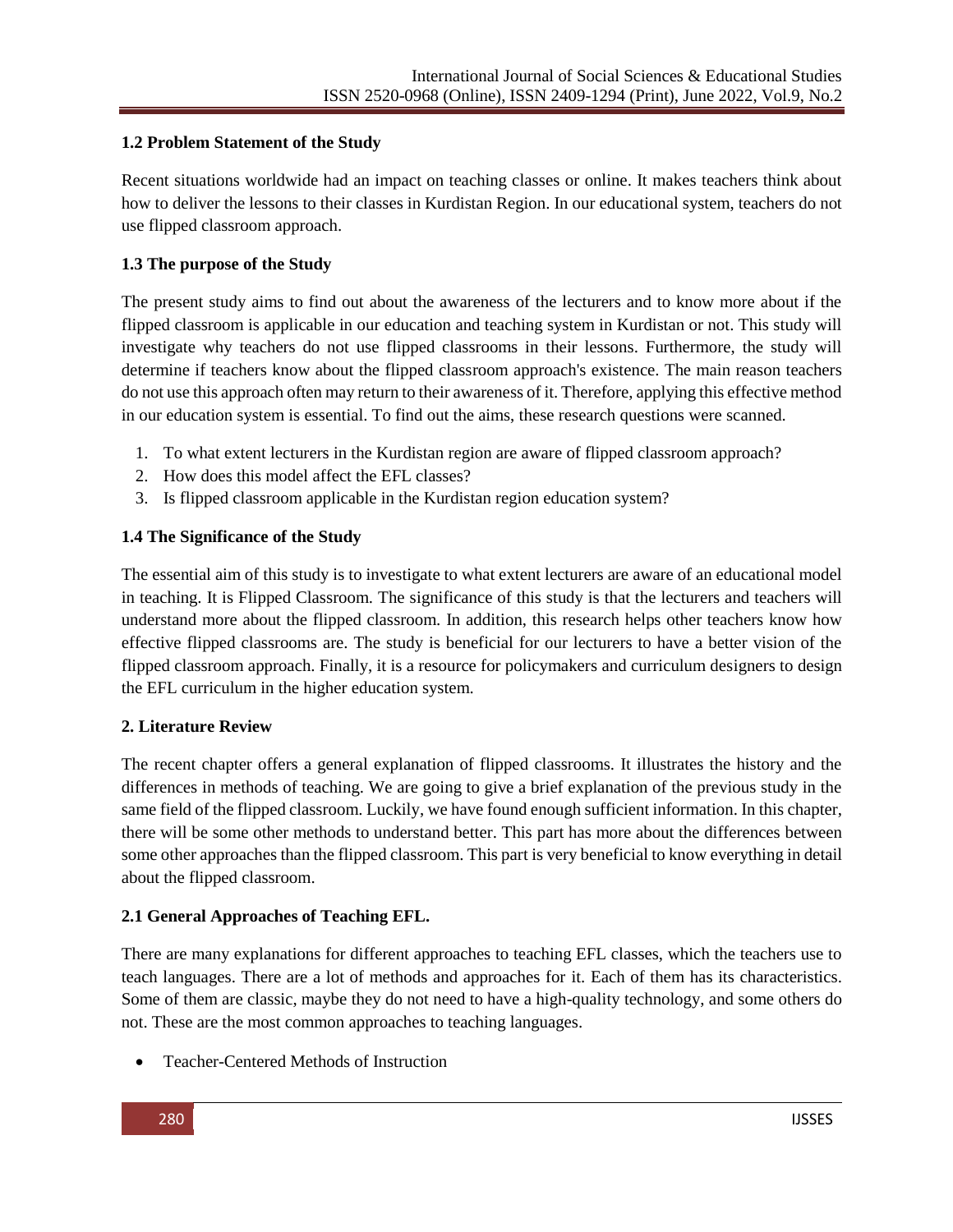- Direct Instruction (Low Tech)
- Flipped Classrooms (High Tech)
- Kinesthetics Learning (Low Tech)
- Differentiated Instruction (Low Tech)
- Inquiry-Based Learning (High Tech)
- Expeditionary Learning (High Tech)
- Personalized Learning (High Tech)
- Game-Based Learning (High Tech)

These are some of the most common approaches to teaching. Direct instruction is one of the teaching methods that needs technology while applied in the classroom. On the other hand, kinesthetics learning and differentiated instruction have low technology.

Inquire-based learning, expeditionary learning, personalized learning, and game-based learning are all approaches to teaching. Each of them has some unique characteristics for teaching. So that the teachers can make and prepare a better lesson for them. In short, it seems that different methods have different characteristics.

# **2.2 What is Flipped Classroom Method?**

There are so many definitions of flipped classroom approach of teaching that teachers use in their teaching. A flipped classroom is a method in which the teachers prepare a video or record and then send it to the students or post it somewhere. The students are going to watch the video at home and work on their own to understand the topic. Then the students prepare and select everything that they do not understand well enough. After that, students come to class to find a solution to the problems, and the teacher will check if the students have watched the video or not, throughout some activities and different games and by having games. This way of teaching may be more challenging for the students because they have to understand the lesson within the videos and the recorded. Hamre and Pianta (2005) found that it is also an interactive method for the students. The teacher will have more interaction with the students in flipped classroom methods, which will help the learners to show a better performance in their academic life. In this way, teachers evaluate their students through activities and different games. This way of teaching may be more challenging for the students because they need understand the lesson within the videos and the recorded. Nevertheless, it helps the students put more effort into learning things and understanding themselves.

### **2.3 The History of Flipped Classroom**

The beginning of 2007 was the year that flipped classroom method was born. Colorado was the central location. Two science teachers from high school in Colorado, Bergman, and Sam, always faced their students' not attending the class. So, they started to record their lessons for the students who could not come and attend the lessons or miss the classes. So that they can watch the videos later at home. Next lesson, they do the exercise in class. The flipped classroom method (FCM) replaces the traditional classroom approach for a new age. When they noticed that not only the students who missed the lessons watched the video, but the others watched it again. The students watched the video again to remember the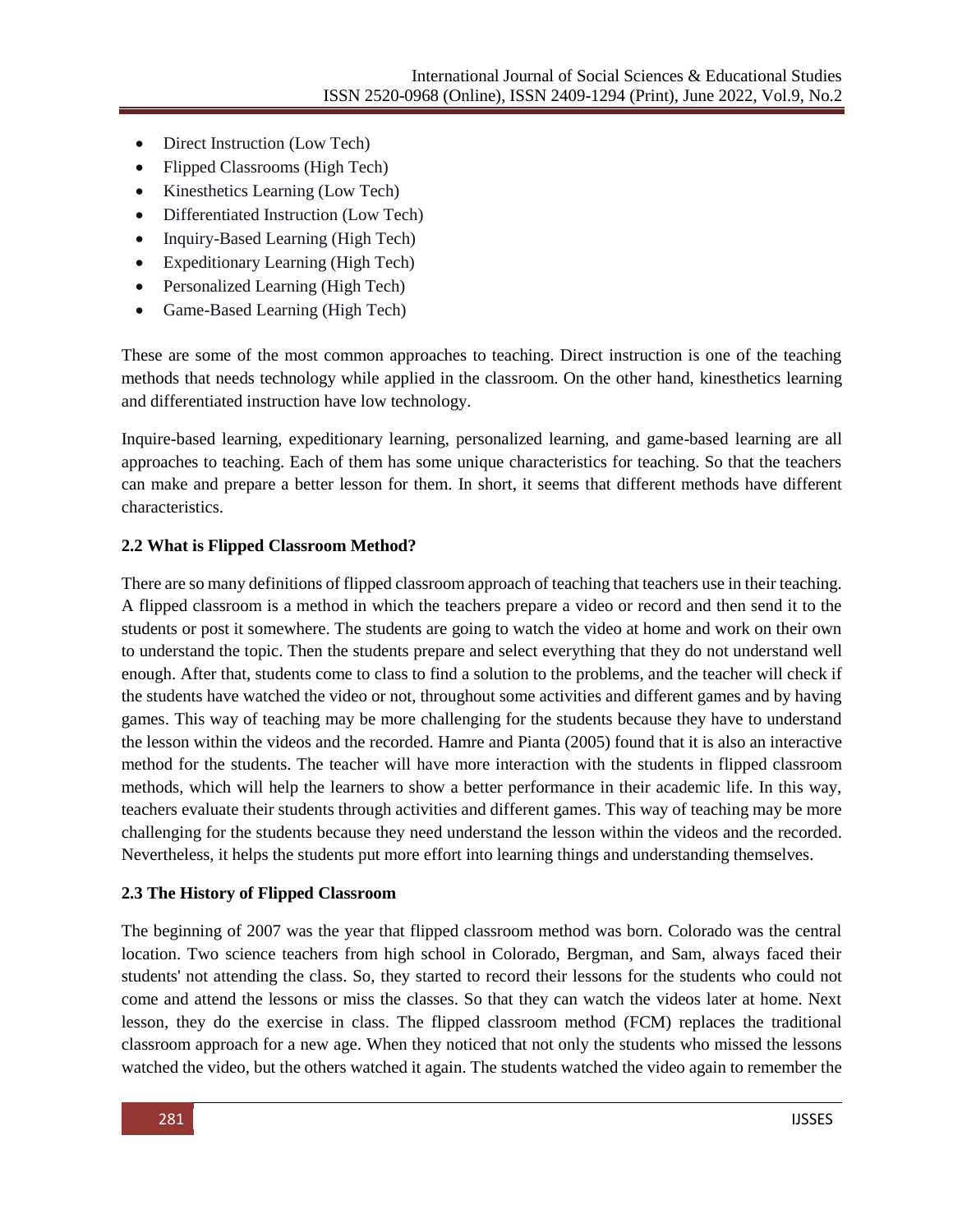information. So, this approach to teaching became one of the efficient and standard methods that teachers like.

### **2.4 The Difference between Flipped Classroom and Traditional Classroom**

According to oxford's findings, there are many differences between traditional and flipped classroom methods. The traditional teaching method was transmitting the knowledge from the teachers to the students. In Addition, the students cannot keep engaged with the lesson all the time because the traditional method is kind of boring that the teacher is going to explain everything in detail in the class, and the students should listen to it. It means the class from the traditional approach was teacher-centered rather than student-centered. The students should do their homework at home and listen to the teacher in class.

On the other hand, the flipped classroom approach is entirely different from the traditional method. The students study the topic at home and do the exercises at school and in the classes. Medina (2008) has stated that the students get engaged in the lessons more than in the traditional classroom. A survey done among the students and the teachers investigated that most of the teachers were planning to use flipped classroom approach in their lessons again next year. The survey was from Flipped Learning Network (2012).

### **2.5 Benefits of Using Flipped Classroom Approach**

- 1. Although flipped classroom has disadvantages, it has many benefits for implementation into the courses on their own.
- 2. It is an engaging method for the students.
- 3. It is also an easy way for the students to review the lesson to understand it better.
- 4. The flipped approach is flexible and can make it more prosperous and more developed.
- 5. A better performance.
- 6. Student-centered classroom.
- 7. An interactive method
- 8. They are learning on their own.

### **2.6 The Lectures' Awareness about Flipped Classroom**

The lack of awareness among lecturers about this style of teaching method is one of the main problems that teachers face. They do not know how to use it. Some teachers do not even know about this kind of approach. In addition, if they know how a magically flipped classroom helps learners achieve higher performance than the traditional method, they will surely use it. For example, one of the schools has improved their students' performance only by changing their teaching method to a flipped classroom. Nwosisi et al. (2013) found the percentage of the failure students in English changed from %52- %19, from science % 44 % 13. The result of the study proved that using new methods can incredibly impact the progression of the students' learning process. Undoubtedly, the teachers and lecturers know more about this method and see how it helps students achieve better academic performance than the other one. Therefore, they will use it, which is very important for the students to learn about the flipped classroom. The teachers and the lecturers need to be trained to implement this teaching method. The students also should know how to work on this method.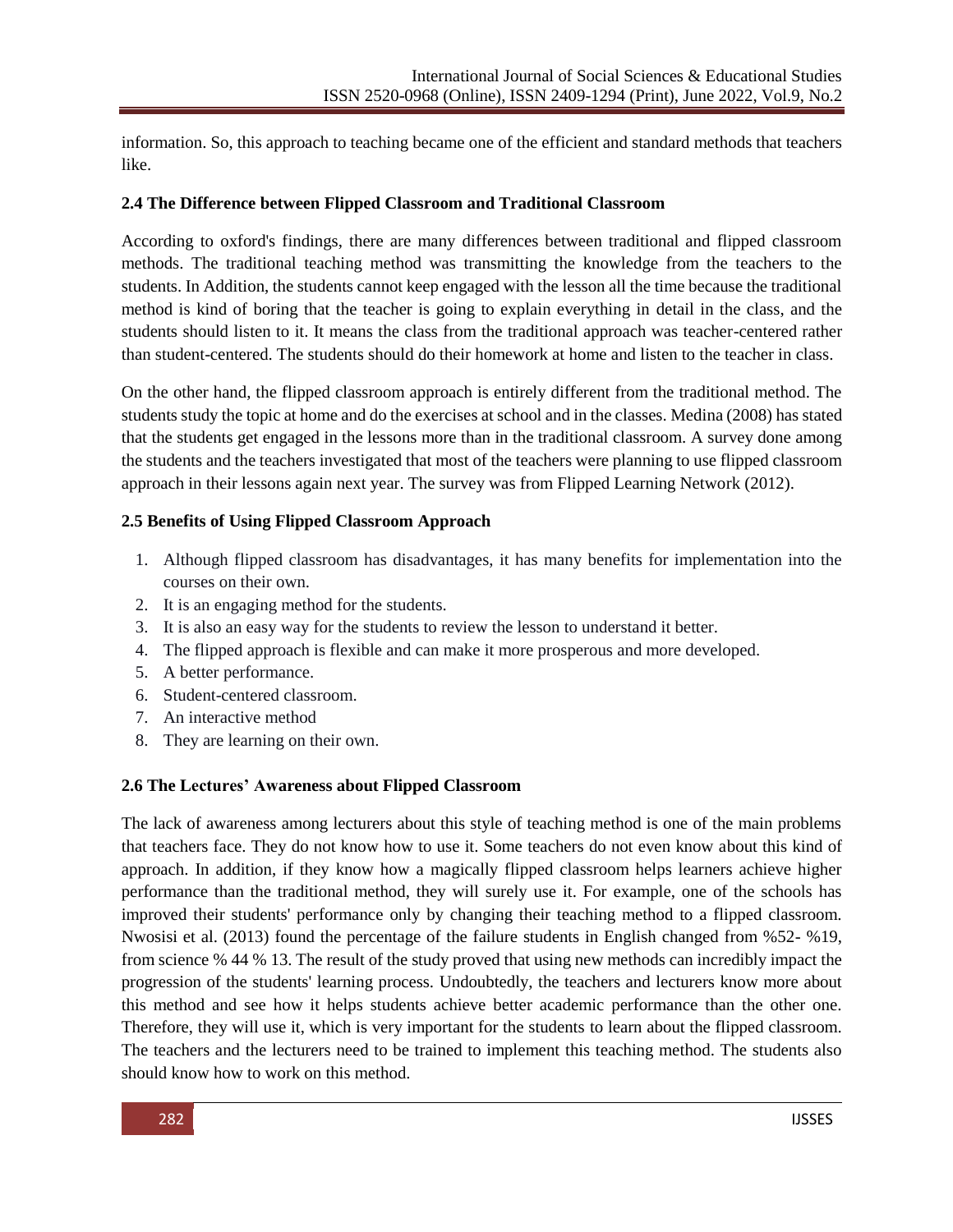# **3. Research Methodology**

This part will be dedicated to explaining the design and the setting of our study. The analysis of the data was mentioned too. We will select the setting, where, when, who, and how we will do the questionnaire survey among lecturers. It is good to know about the method we use for analysing and data collection.

# **3.1 Research Design**

The present study's design is quantitative research because we collect data and data numbers, and we will survey it. This method has chosen to find the data among the participants for research. Therefore, the research will be done among many experienced teachers that can give a better and more valid and reliable result to our study.

# **3.2 Participants and the Setting of the Research**

This study has been done among the teachers who teach English to foreign language learners (EFL). One hundred (101) lecturers have participated all over the Kurdistan region from different universities and cities (see Figure 1 among 101 teachers, there were (53.5% (54) male, 45.5% (46) female, 1% (1) not to prefer). As illustrated in the pie chart. The majority of the participants experienced lower years' experience in teaching while this number has less, as has been explained in Table 1.

# **3.2.1 Participants' Age:**



Figure 1: Participants' age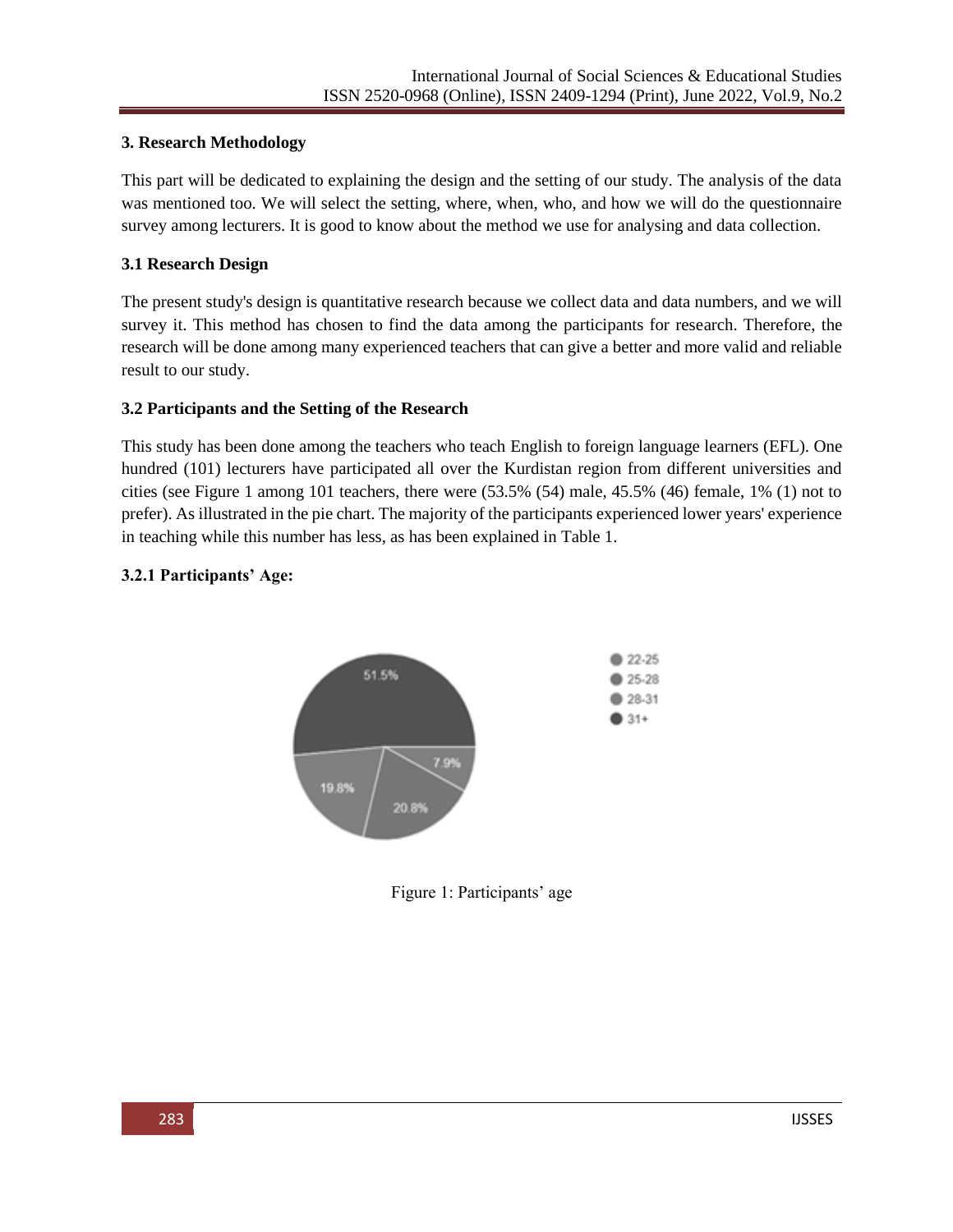# **3.2.2 Participants Originality**

5-Where are you from?

#### 101 responses



Figure 2: Where are the participants from?

# **3.2.3 Places of Work**

| Table 1: Participants' places of work |  |
|---------------------------------------|--|
|---------------------------------------|--|

|                                    | Erbil   Sulaymaniyah   Halabja   Chamchamal   Raparin |  |  |
|------------------------------------|-------------------------------------------------------|--|--|
| Where do lecturers work? $\mid$ 45 | 23                                                    |  |  |

# **3.2.4 Lecturers' Experiences**

Table 2: Lecturers' experiences

|                                                          | $10 -$ | $10 + 15 +$ |  |
|----------------------------------------------------------|--------|-------------|--|
| How many years do lecturers have experience in teaching? |        |             |  |

# **3.3 Data Collection Tool**

The data were collected by choosing some aims that we have to find out in the result of the survey questionnaire. First, some questions were chosen then we discussed if the items were suitable. Then we designed the questions by Google form. A survey questionnaire is a way of collecting data on some items and questions that determine what the participants will answer, and the answers will be the findings of the research. It helps us find the result of the study in many ways and different perspectives of the participants. The survey questionnaire positively affects the findings and makes the results more reliable and valid. According to the research questions, we have been preparing some questions to find out about the questions. It contains 26 items. It includes three parts, each of which will find something new about our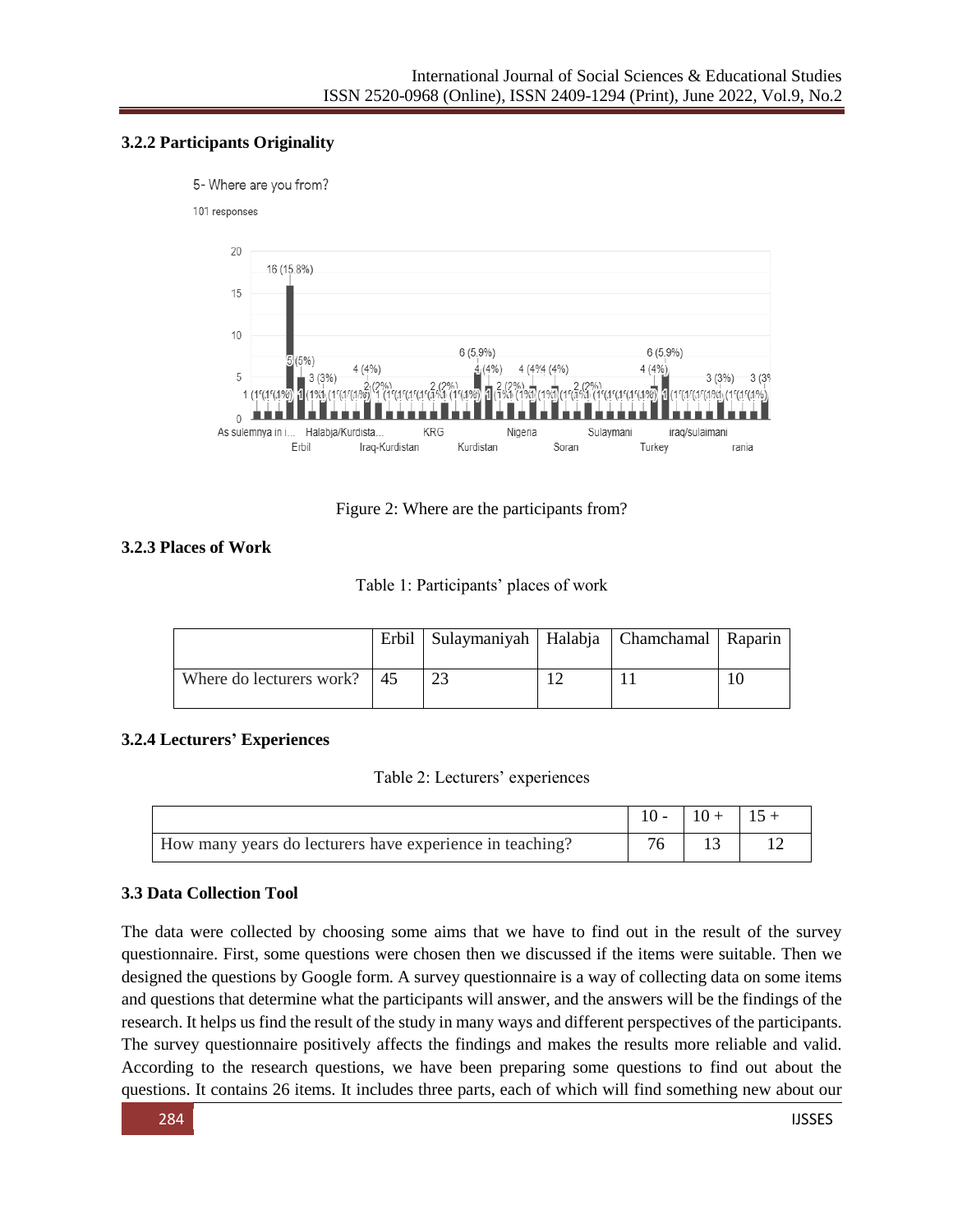research. The first six questions of the survey are related to the participants' background information, such as the participant's age, Years of experience, Place of work, Gender, and Place of living. This information makes the result more valid and truthful. The present study has been investigated via a survey questionnaire.

The questionnaire will answer questions (1, 2, 3, and 5) to answer the first research question to show if the lecturers know what flipped classroom is or if they lack information about it. The question numbers (4, 6, 7, and 21) show that if the participants think that flipped classroom is a good method for EFL classes or not. The last questions are 8,9,10,11,12,13,14,15,16,17,18,19,20 revealing that flipped classroom is a helpful method of teaching for EFL classes. The items have been given five scale Likert (SA, strongly agree, A, agree, SD, strongly disagree, and D, disagree, neutral). The participants chose strongly agree with the point that they think is completely right and fully agree. They choose to agree if they just agree with it. Disagree means just it is not good to be used. Strongly Disagree with the points that they strongly disagree with it. Neutral means they are not sure about the point if it is effective or not.

# **4. Finding and Discussions**

In this part, more details will be given about whether the lecturers are aware of flipped classrooms. Firstly, we learned what flipped classrooms are, and we have to know if it is applicable in Kurdistan or not. The questions will be divided into three groups; each group of research questions provides valid answers with the collected data that has been founded.

# **4.1 To What Extent EFL Lecturers Are Aware of Flipped Classroom Model in Kurdistan Cities**

We will explain the data in different sections, and all the questions will be explained to answer the third research question. The main point of the research aims to investigate the teachers' awareness of flipped classroom method. According to what we have found in our survey questionnaire, most of the participants are aware of flipped classroom method and know how to use it. It is a piece of excellent news to find out about the lecturer's awareness of flipped classrooms.

|                                            | Yes | N <sub>o</sub> | Maybe |
|--------------------------------------------|-----|----------------|-------|
| I know how to use flipped classrooms?   61 |     | 23             |       |

| Table 1: Participants in FCM |  |  |
|------------------------------|--|--|
|------------------------------|--|--|

However, 68 participants had not taken any course about the flipped classroom, but luckily they knew about it. Nowadays, there are many ways to get more knowledge about things. That is why most lecturers have known about the flipped classroom. The study asked the participants if they had any idea about what flipped classroom was. The findings were remarkable.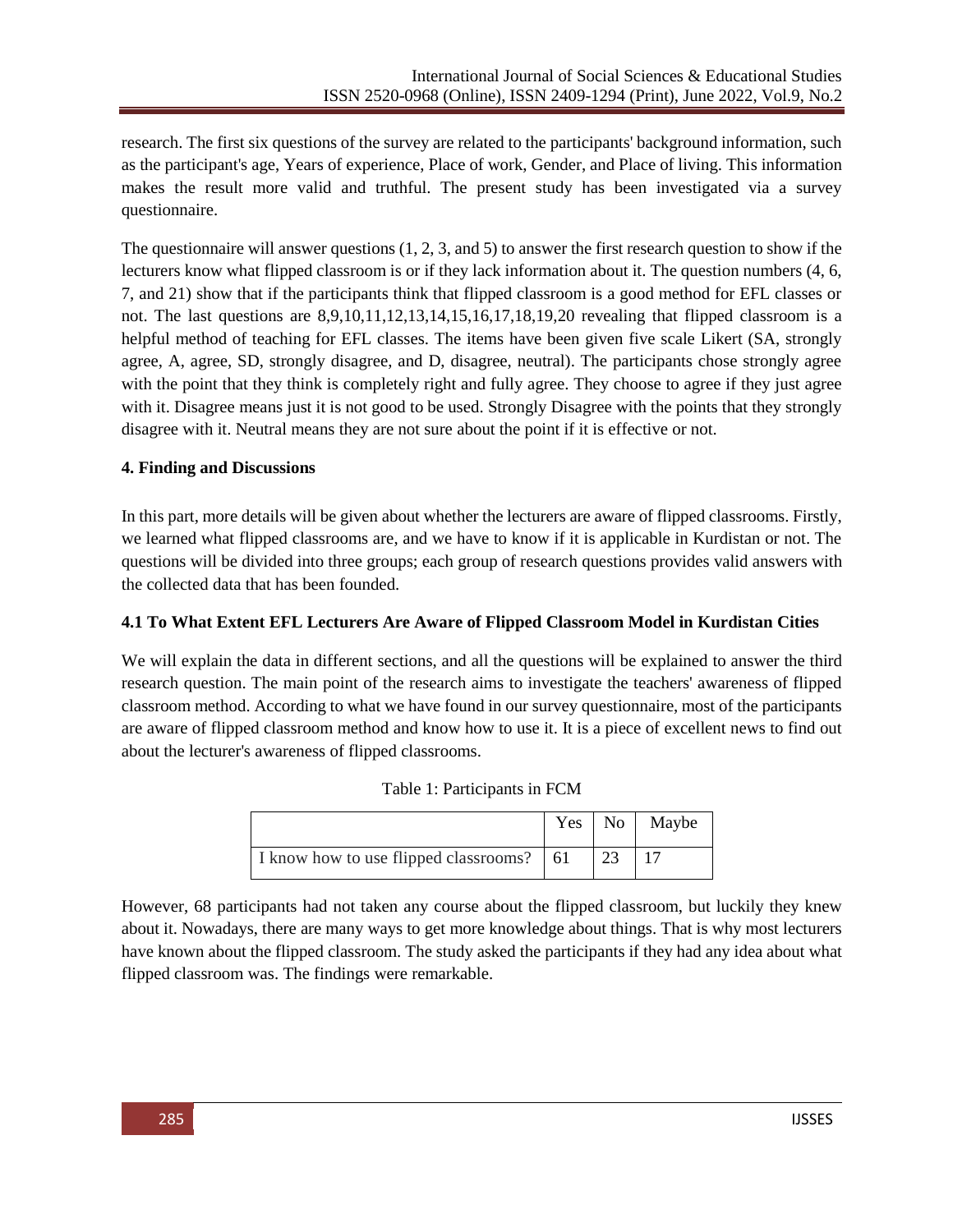### Table 2: Participants' taking a course about the flipped classroom

|                                                   | Yes |    |
|---------------------------------------------------|-----|----|
| I have taken a course about the flipped classroom | -33 | 68 |

Table 3: Responses' awareness of flipped classroom

|                                                   | <b>Strongly Agree</b> | Agree |  | Neutral   Disagree   Strongly Disagree |
|---------------------------------------------------|-----------------------|-------|--|----------------------------------------|
| 1. I have no idea what 15<br>flipped classroom is |                       |       |  | 36                                     |

How does this model affect the EFL classes and their applicability in Kurdistan Region?

In this part, we are going to show. How does a flipped classroom affect EFL classes? Most lecturers face the problem of preparing and designing a lesson for flipped classroom approach. It is challenging to record a video containing everything about the topic and give more instructions with it to help them understand better. However, the flipped classroom is more challenging to design, but lecturers said it is more effective than traditional and lecture-based approaches. Most of the lecturers strongly support that their students can learn better with flipped classroom approach. We have found that the students can achieve better performance in a flipped classroom than in traditional classes.

Furthermore, they can progress with less period. According to our survey findings, what makes the students rely on themselves and is more challenging for them is flipped classroom approach. They work at home and should understand the lesson thoroughly before attending class. The overwhelming number of participants agreed that flipped classrooms promote students' engagement with the lesson more than other approaches. All the participants agreed that flipped classroom helps the EFL students to learn better.

The lecturers stated that they agree that flipped classroom is a suitable method for EFL classes. The lecturers can use it as a practical approach to teaching English to foreign learners. It is excellent because most of the participants did not lack techniques for using flipped classrooms. The lecturers also mentioned that they have enough knowledge about how to use flipped classrooms in Kurdistan for EFL students. Among 101 participants, 57 strongly support that flipped classrooms can be a practical approach to teaching EFL students. That shows flipped classroom is applicable for EFL students in Kurdistan too. Proof of the previous point that flipped classrooms are applicable for EFL students is question number 7 from the survey questionnaire. 73 out of 101 strongly agree that lecturers can implement flipped classroom approach in the Kurdistan education system for EFL students. Among 101 participants, 57 stated that every teacher can use the flipped classroom in their classes of EFL students.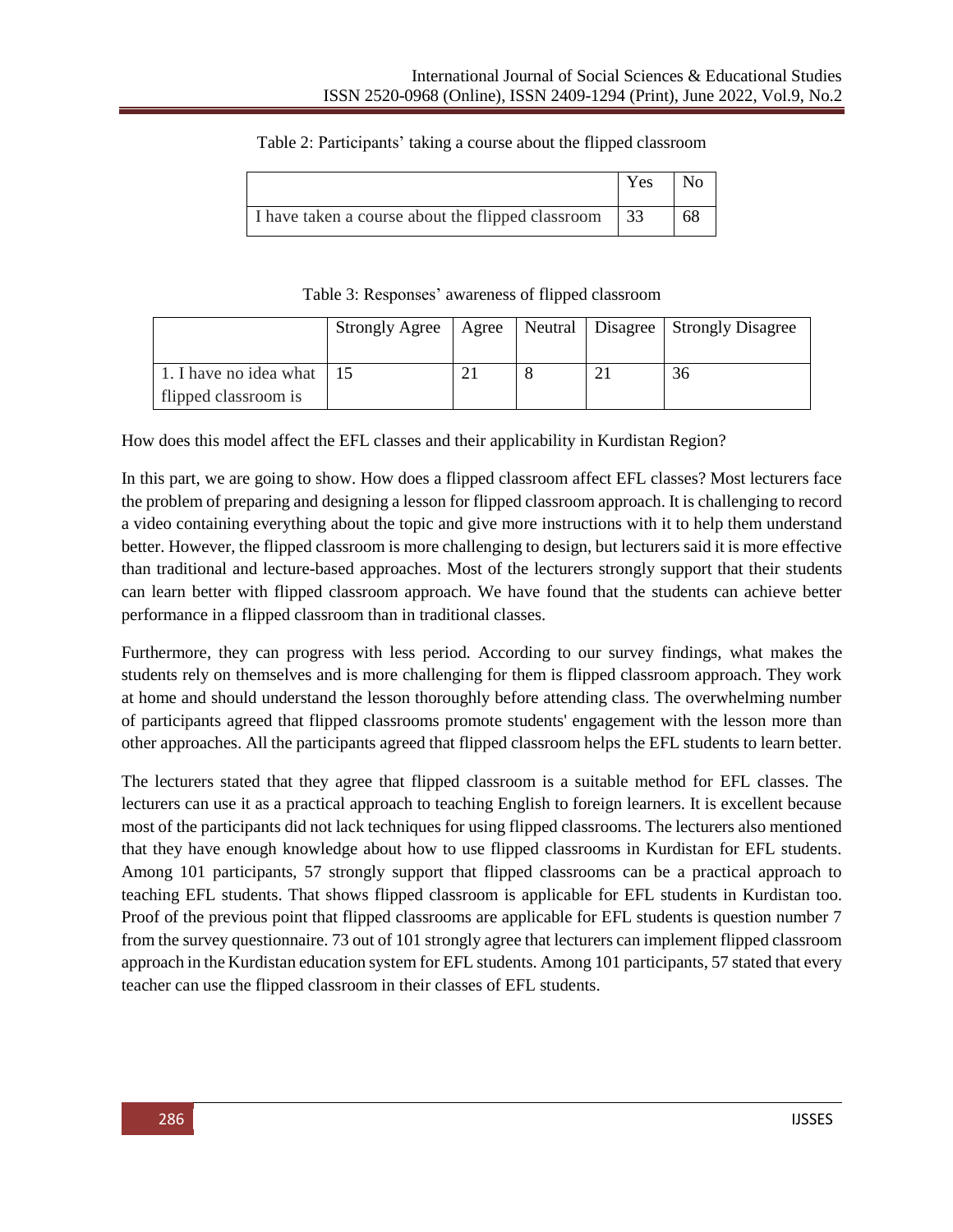|                                                                                                      | Strongly<br>Agree | Agree | Neutral | Disagree       | Strongly<br>Disagree |
|------------------------------------------------------------------------------------------------------|-------------------|-------|---------|----------------|----------------------|
| Flipped classroom needs more effort to<br>design lectures than a lecture-based one.                  | 16                | 58    | 18      |                | 1                    |
| . Facing many problems when designing<br>a flipped class lesson for the students.                    | 12                | 42    | 35      | 12             | $\theta$             |
| The flipped classroom is an effective<br>method of teaching.                                         | 11                | 46    | 30      | 14             | $\overline{0}$       |
| The flipped classroom can implement in<br>classes.                                                   | 12                | 61    | 24      | 3              | $\mathbf{1}$         |
| Students learn better in flipped<br>classrooms.                                                      | 28                | 37    | 31      | $\overline{2}$ | 3                    |
| Flipped classrooms enable students to<br>self_learning.                                              | 20                | 47    | 26      | 5              | $\overline{3}$       |
| Students can achieve high performance<br>with less time and effort with flipped<br>classroom method. | 11                | 50    | 25      | 14             | $\mathbf{1}$         |
| The flipped classroom is more<br>challenging for students than the<br>traditional method.            | 15                | 50    | 21      | 13             | $\overline{2}$       |
| Students rely on themselves with flipped<br>classrooms rather than a traditional<br>classroom.       | 21                | 45    | 22      | 13             | $\boldsymbol{0}$     |
| The flipped classroom can promote<br>students' engagement.                                           | 16                | 54    | 24      | $\overline{4}$ | 3                    |
| The flipped classroom is more effective<br>in EFL classes than other methods.                        | 10                | 53    | 26      | 9              | $\overline{3}$       |
| The flipped classroom has an impact on<br>the students' learning.                                    | 12                | 64    | 18      | 6              | $\mathbf{1}$         |
| Every teacher can use flipped classrooms<br>in their lessons.                                        | 8                 | 49    | 23      | 14             | $\overline{7}$       |
| Others suggest using flipped classrooms<br>in their courses.                                         | 25                | 55    | 17      | $\overline{2}$ | $\overline{2}$       |

# Table 4: Effectiveness and applicability of FCM in the EFL classes

# **5. Discussion**

The present study aimed to know lecturer awareness of flipped classrooms at the university level. The data showed that most lecturers had a positive idea about the flipped classroom. ALRababah and Rababah (2019) investigated a study about lecturer awareness toward the FCM. The study's result has revealed that lecturers had a favourable view about implementing FCM in their EFL classes. Therefore, it is connected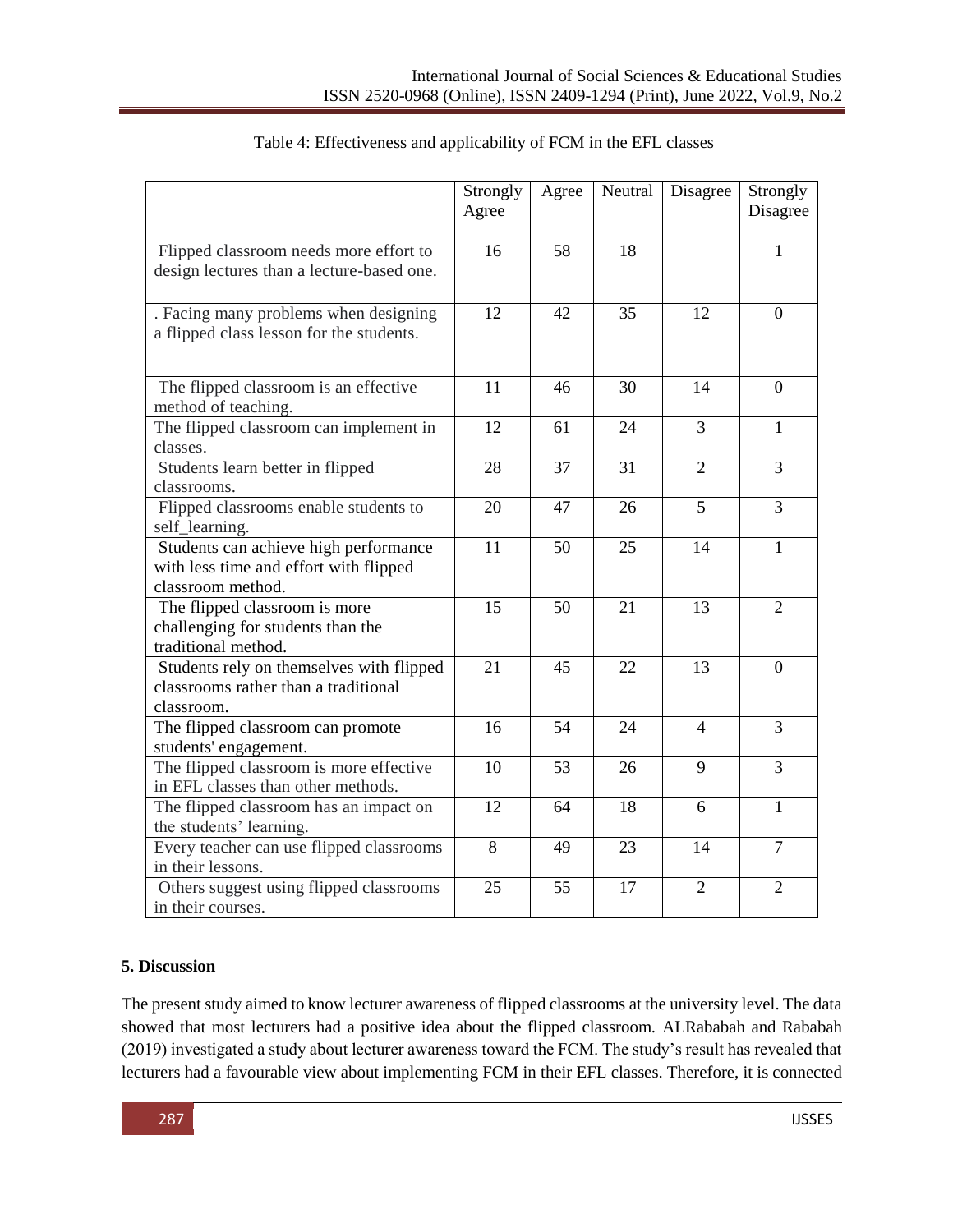to the present study. On the other hand, there was a negative view of FCM. In this study, 24 participants believed that implementing FCM does not affect teaching EFL because traditional methods are unique to the learning process. (Johnson & Renner, 2012; Ramlogan et al., 2014; & Snowden et al., 2012). On the other hand, Shimamoto (2012) stated that implementing FCM in class effectively affects the self-learning that they learn from the FCM.

# **6. Conclusion**

Each new teaching method has its quality and characteristics for delivering knowledge from the teacher to the students. Many methods and approaches were discovered, but the weak points required a better method. The newest and most recent approach that has been founded is flipped classroom. It is a method that helps the students be more engaged and stand on their own and work themselves, rather than relying on the teacher. The present study has been researching how much the lecturers from Kurdistan know about the flipped classroom. Suppose it is applicable or can be used here or not. The results from the data were fascinating because, however, flipped classrooms had not been taught to the lecturers. However, most of them knew about it, and they had read about what flipped classroom is. The study has found that flipped classrooms can apply to the education system in Kurdistan, and the method can incredibly help the learners achieve higher performance in learning and education. It is realized that flipped classrooms could be as effective as we found in previous studies about flipped classrooms. That is why the flipped classroom is preferred for the Kurdistan education system to be used as a practical approach. Finally, most lecturers recommend implementing the method in EFL classes, which can easily involve the students in the class.

### **7. Recommendations for Further Study**

Some tips can be used for any system of education and teaching to make the method more successful:

- The teacher should take a course about flipped classrooms in detail.
- Enriching the method by giving more instructions.
- Students should know how to study with flipped classroom approach.
- Accessible internet.
- More sources for any topic that is taught by flipped classroom.
- The students should be trained too.

### **References**

- Ali, F. S., & Sarok, S. (2022). Students' awareness towards using Google docs in promoting writing skills in EFL classes: TIU-Northern Iraq. *Canadian Journal of Language and Literature Studies*, *2*(2), 39-51.
- ALRababah, I., & Rababah, L. (2019). The use of brainstorming strategy among teachers of Arabic for speakers of other languages (ASOL) in writing classes. *International Journal of English Linguistics, 9*(1), 15-24.
- Aslam, M. Z., Barzani, S.H. H., Aslam, T. & Rasool, U. (2021). Teachers and students perceptions towards online ESL classrooms during Covid-19: An empirical study in North Cyprus. *The Journal of Asia TEFL, 18*(4), 1071-1525.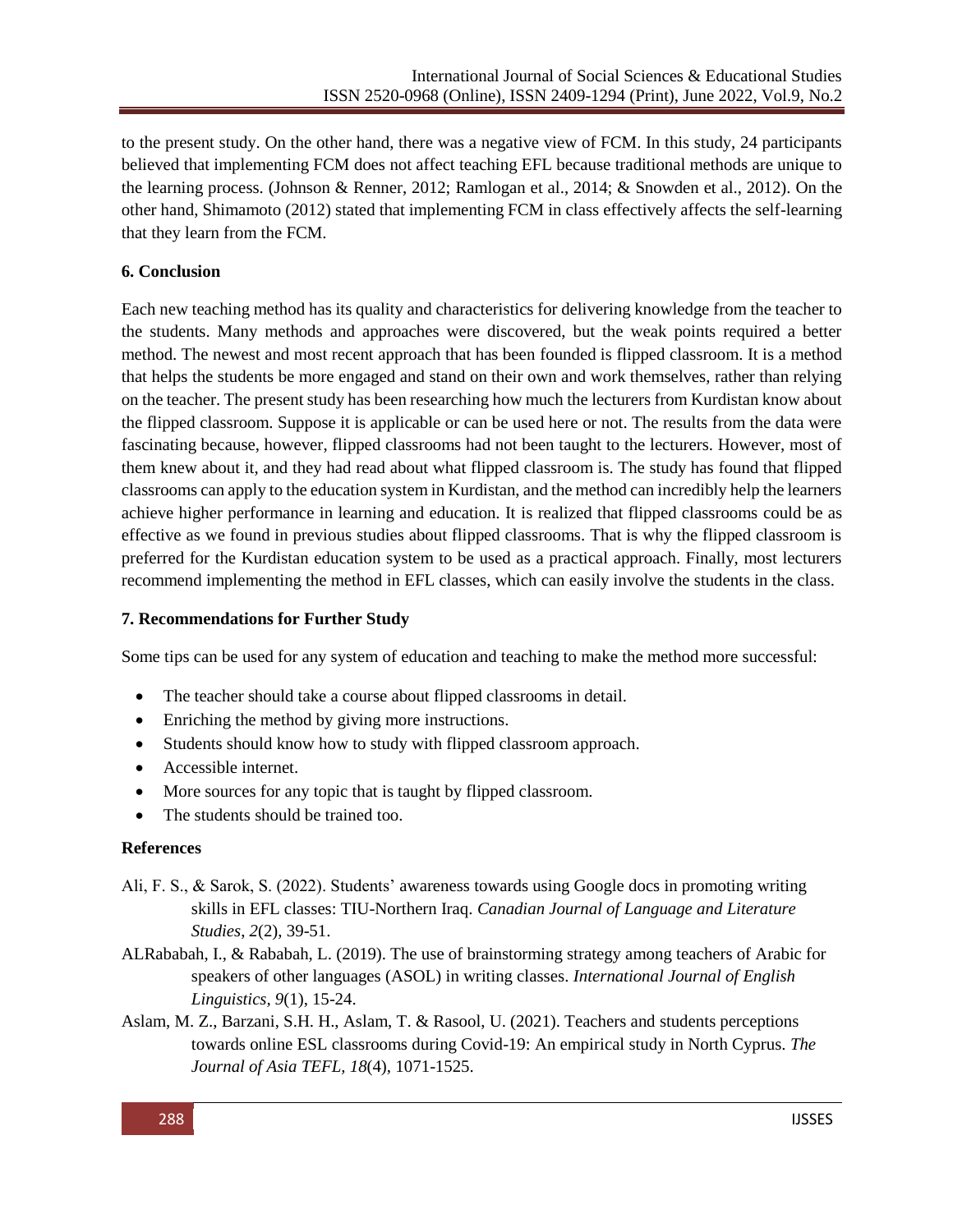- Barzani, S. H. H., Meena, R. S., & Ali, H. F. (2021). Integration of literature in English language teaching: Learners' attitudes and opinions. *Canadian Journal of Language and Literature Studies, 1*(1), 27-43.
- Barzani, S.H.H., & Rayan Jalal Jamil, R. J. (2021). Students' perceptions towards online education during COVID-19 pandemic: An empirical study. *International Journal of Social Sciences & Educational Studies, 8*(2), 28-38.
- Bergmann, J., & Sams, A. (2012). Flip your classroom: Reach every student in every class every day. International Society for Technology in Education.
- Bergmann, J., Overmyer, J., & Wilie, B. (2013). The flipped class: Myths vs. reality. Thedailyriff. Com,  $1 - 3$
- Chicho, K. Z. H., & Dabbagh, L. A. (2020). The effects of embedded learning on students' performance in EFL classes, foundation year, college of education, Tishk international university. *Qalaai Zanist Scientific Journal, 5*(1), 353-383.
- Flipped Learning Network. (2012). *Improve student learning and teacher satisfaction with one flip of the classroom*. Retrieved from author

at <http://flippedlearning1.files.wordpress.com/2012/07/classroomwindowinfographic7-12.pdf>

- Hamre, B. K., & Pianta, R. C. (2005). Can instructional and emotional support in the first-grade classroom make a difference for children at risk of school failure? *Child Development*, *76*(5) 949–967.
- Johnson, L., & Renner, J. (2012). *Effect of the flipped classroom model on a secondary computer applications course: student and teacher perceptions, questions and student achievement.* (Unpublished doctoral dissertation), University of Louisville, Louisville, Kentucky.
- Medina, J. (2008). *Brain rules: 12 principles for surviving and thriving at work, home, and school*. Seattle, WA: Pear Press.
- Nwosisi, C., Ferreira, A., Rosenberg, W., & Walsh, K. (2016). A study of the flipped classroom and its effectiveness in flipping thirty percent of the course content. *International Journal of Information and Education Technology, 6*(5), 348.
- Pinnelli, S., & Fiorucci, A. (2015). University and flipped learning TIC & DIL project: Framework and design. 12th International Conference on Cognition and Exploratory Learning in Digital Age (CELDA). 217–225.
- Ramlogan, S., Raman, V., & Sweet, J. (2014). A comparison of two forms of teaching instruction: Video vs. live lecture for education in clinical periodontology. *European Journal of Dental Education, 18*(1), 31–38.
- Saadi Ali, F. (2021). Overlap and repair of turn-taking system during collaborative oral peer-feedback in an EFL writing course. *International Journal of Social Sciences & Educational Studies*, *8*(2), 128-134
- Shimamoto, D. (2012). Implementing a flipped classroom: An instructional module. TCC Conference, University of Hawaii Manoa. Honolulu, Hawaii, U.S.A.
- Sweet, D. (2012). Microlectures in a flipped classroom: Application, creation and resources. *Mid-Western Educational Researcher, 26*(1), 52–60
- Zirak Haseeb Chicho, K. (2021). Embodied learning implementation in EFL classroom: A qualitative study. *International Journal of Social Sciences & Educational Studies*, *8*(1), 51-58.